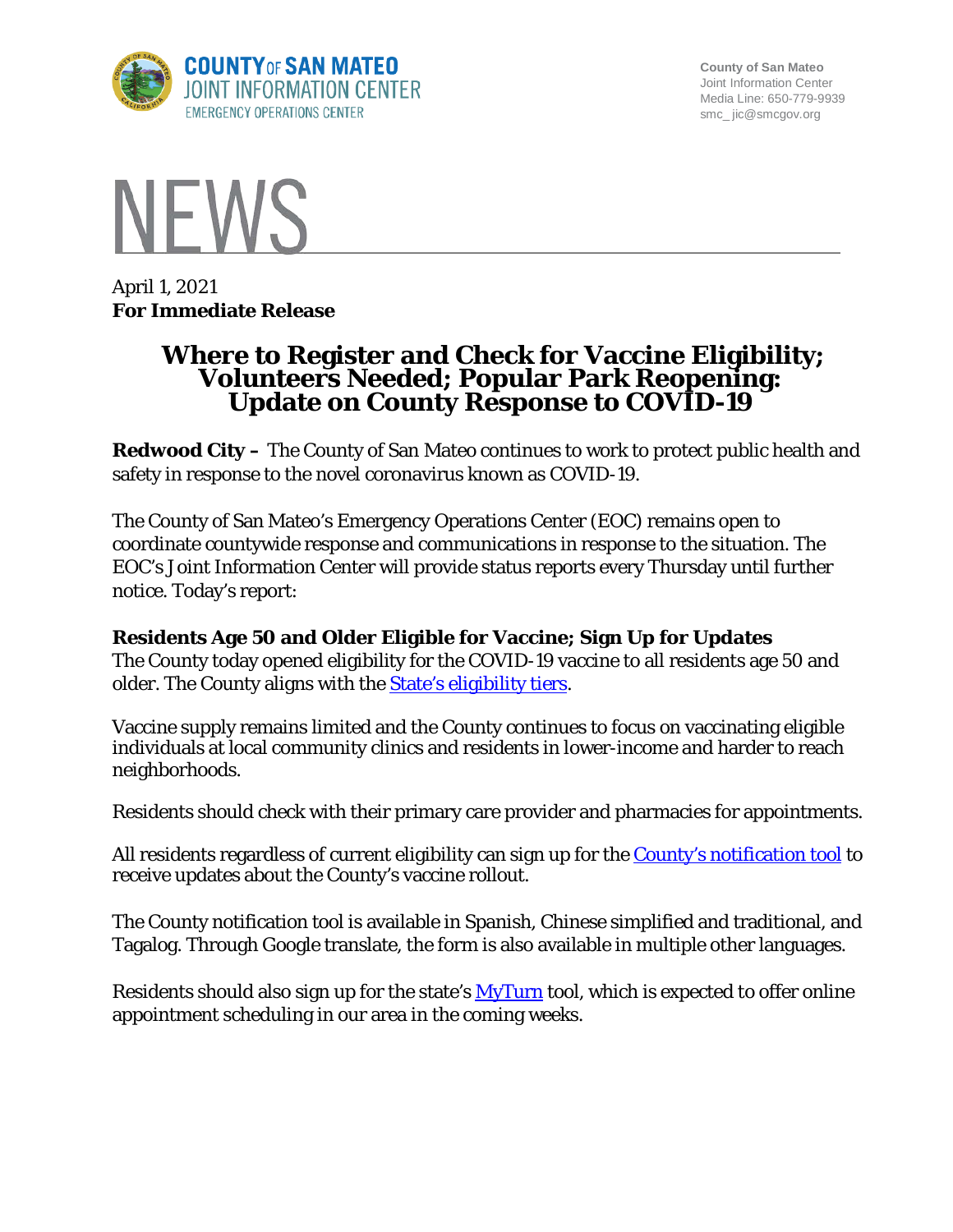#### **Equity Focus in Vulnerable Communities**

Nearly 284,000 people in San Mateo County have received a dose of COVID-19 vaccine (44.2 percent of residents age 16 and older) and nearly half of those – 135,000 – are fully vaccinated, San Mateo County Health announced Wednesday in an update on countywide vaccination efforts.

As of March 25, 2021, vaccination of eligible residents ages 16 and older in the most vulnerable communities (referred to as the [Health Equity Quartile of the Healthy Places](https://healthyplacesindex.org/)  [Index,](https://healthyplacesindex.org/) or HPI) reached 33.3 percent, compared with the overall county vaccinated rate of 44.2 percent.

The County's recent shift [away from large mass vaccination sites](https://www.smcgov.org/press-release/county-expands-access-covid-19-vaccines-communities-highly-impacted-virus) to focus on targeted community clinics is aiming to close the gap. Similarly, the gap in testing positivity between the countywide average and lowest Healthy Places Index tracts continues to close (countywide: 0.9 percent; HPI communities: 1.5 percent).

#### **Postcards, Outreach in East Palo Alto, Belle Haven**

All households in East Palo Alto and the Belle Haven neighborhood of Menlo Park have received a multi-lingual postcard encouraging them to sign up for County Health's vaccine [notification tool](https://forms.office.com/Pages/ResponsePage.aspx?id=Nfb6DU2gzEin422hrwiD-S6Nu8Fm05tAlD6PWRPnVIxUOUo0N0NUM1VDRUtVMDlBMlZBNFFBOFVNVyQlQCN0PWcu&wdLOR=c539C3515-F3DE-944B-88F3-A8F48EC76AB3) and the state's [MyTurn](https://myturn.ca.gov/landing) system.

The [Office of Community Affairs](https://cmo.smcgov.org/community-affairs) developed the multi-lingual postcard and is working with community groups to help spread the word about vaccine eligibility and local vaccine clinics targeting in areas highly impacted by the virus.

Since the postcard began arriving to residences in East Palo Alto the week of March 15, registration for County Health's notification tool has grown by 611 individuals, an increase of 75 percent.

# **Volunteers Needed: How to Help Your Community**

The County of San Mateo is shifting away from large-scale mass vaccinations sites and towards smaller, targeted clinics in communities in need.

To ensure that the residents in those communities are aware of these clinics, the Office of Community Affairs is canvassing neighborhoods and dropping off flyers about the vaccination events. If you would like to volunteer to assist with these outreach efforts, please fill out the [Volunteer Survey here.](https://forms.gle/6ntEDYZdTgiqne32A)

# **New COVID-19 Testing Site at Redwood City's Red Morton Park**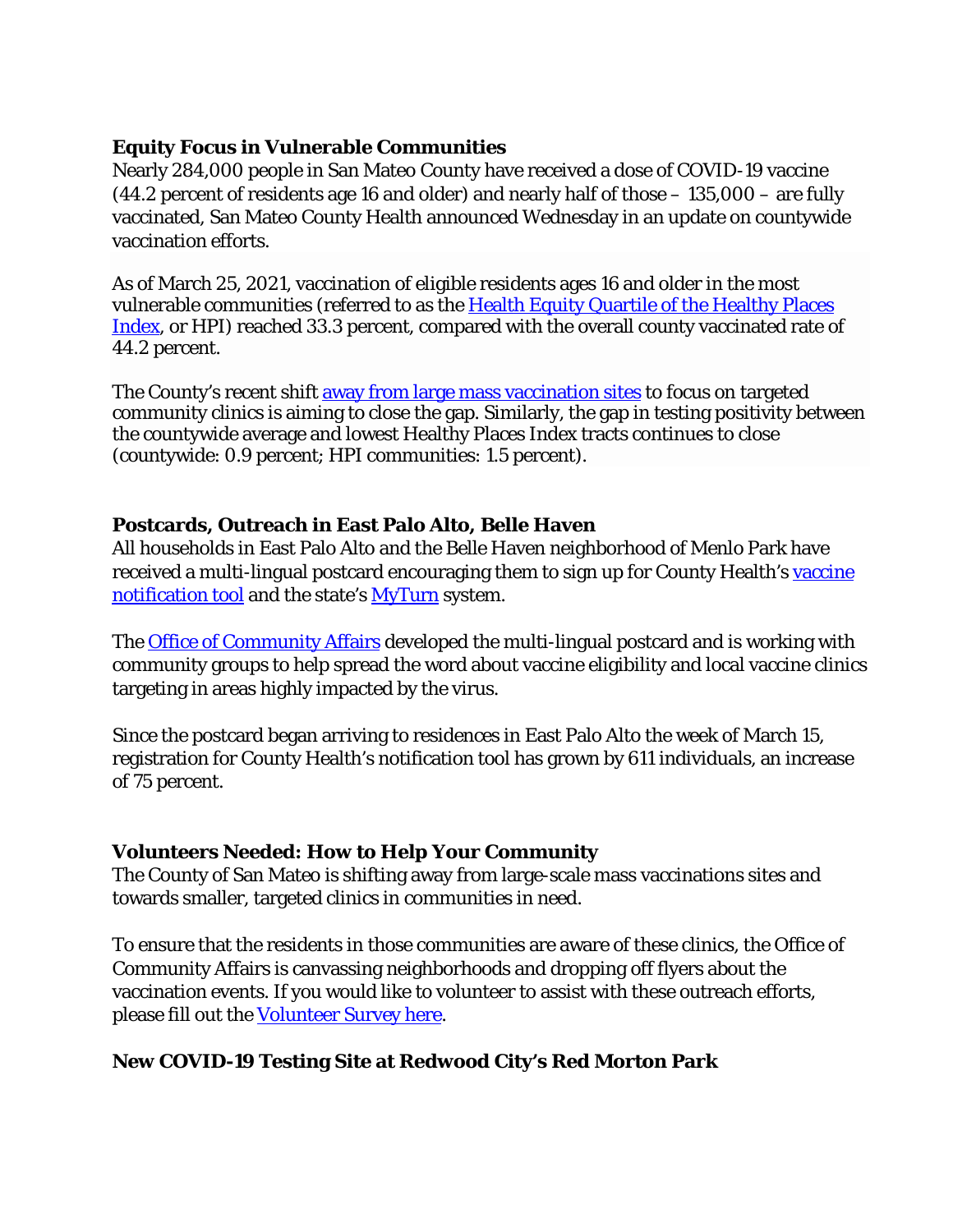Safe, easy and no-cost testing is widely available at County-sponsored locations for everyone who works or lives in San Mateo County regardless of symptoms.

Testing sites are located across San Mateo County, including a new site at Redwood City's Red Morton Park.

For locations and to make an appointment, visit [www.smcgov.org/testing.](http://www.smcgov.org/testing)

Appointments at all locations are strongly encouraged.

#### **County Manager Media Briefing**

County Manager Mike Callagy provides an update on the County's response to COVID-19 and answers questions from Bay Area media at a video news conference Wednesday, March 31, 2021. The full video is posted here:<https://youtu.be/GzdftCn34-o>

#### **Fitzgerald Marine Reserve Reopens May 3**

The popular Fitzgerald Marine Reserve will reopen on Monday, May 3, 2021.

Rangers and staff from County Parks are counting on every visitor to help by following the reserve's tidepool etiquette and COVID-19 safety guidelines.

This includes maintaining at least six feet of distance from those not in your household and at least 300 feet from any marine mammal. Learn more and read about the reserve's [Tidepool Etiquette.](https://parks.smcgov.org/press-release/fitzgerald-marine-reserve-reopens-monday-may-3)

#### **Second installment of property taxes is due April 10**

The Tax Collector's office is open 9 a.m. to 5 p.m. Monday through Friday by appointment only to help protect employees and the public by eliminating overcrowding and reducing the potential spread of COVID-19. The second installment of secured taxes is due April 10, 2021.

For appointments and information on paying your taxes via mail or online, go to [https://tax.smcgov.org.](https://tax.smcgov.org/)

For information on COVID-19 penalties and general FAQs, go to [https://tax.smcgov.org/covid19-penalty-faq.](https://tax.smcgov.org/covid19-penalty-faq)

#### **Grants Available for Operators of Shuttered Live Venues, Museums**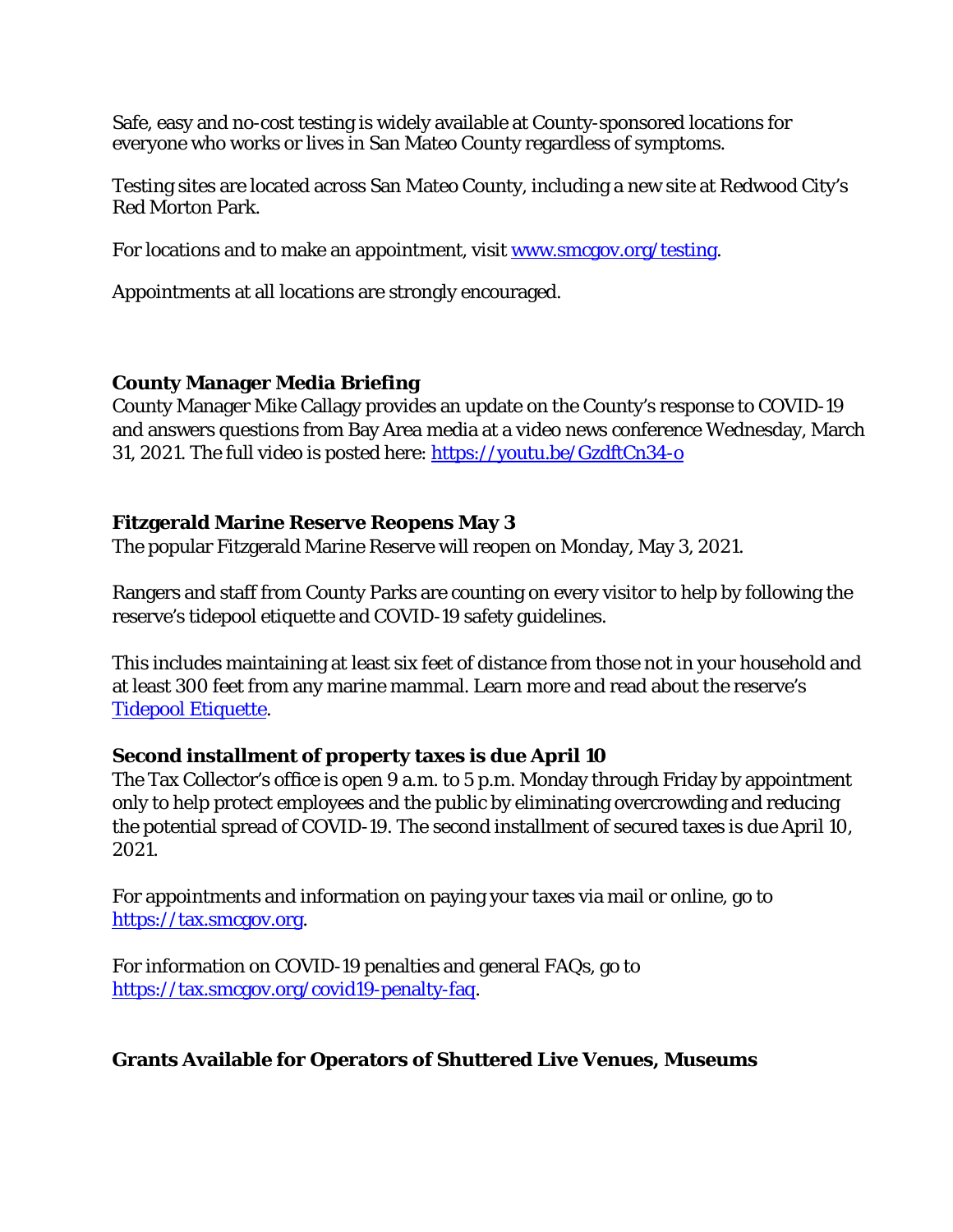The U.S. Small Business Administration has launched a portal where operators of live performing arts groups, museums and other venues can learn about the new Shuttered Venue Operators Grant (SVOG) application process.

Applications will be accepted starting April 8, 2021.

As the SBA prepares to open the SVOG applications, the dedicated SBA website, [http://www.sba.gov/svogrant,](http://www.sba.gov/svogrant) which includes [frequently asked questions,](https://www.sba.gov/document/support-shuttered-venue-operators-grants-faq) [video tutorials](https://www.sba.gov/funding-programs/loans/coronavirus-relief-options/shuttered-venue-operators-grant#section-header-12) (including one on how to get registered in SAM.gov), a [preliminary application checklist](https://www.sba.gov/document/support-shuttered-venue-operators-grant-preliminary-application-checklist) and [eligibility requirements,](https://www.sba.gov/document/support-shuttered-venue-operators-grant-eligibility-requirements) is the best source for program information.

# **COVID-19 Rental Assistance Program Open for Applications**

The state's COVID-19 Emergency Rental Assistance Program began accepting applications Monday, March 15, 2021. Both landlords and renters can apply.

The effort is designed to help low-income Californians through the payment of back rent to landlords.

Eligible landlords may receive 80 percent of an eligible tenant's unpaid rent for the period between April 1, 2020, and March 31, 2021. More information is available along with how to apply at [https://housing.ca.gov/covid\\_rr/index.html](https://housing.ca.gov/covid_rr/index.html)

For eligibility and application help, you can the CA COVID-19 Rent Relief Call Center at 833-430-2122.

# **COVID-19 Vaccine Dose Allocation Dashboard**

County Health now [publishes a dashboard](https://www.smchealth.org/data-dashboard/vaccine-dose-allocation) showing the pathways COVID-19 vaccine reaches San Mateo County and how those doses are allocated through County Health, health care systems, pharmacies and other distribution systems.

The dashboard provides a summary of doses delivered to San Mateo County Health and partners. Vaccine is allocated for those who live in or work in San Mateo County. As such, the dashboard cannot be directly compared to the vaccine totals dashboard, which reflects only those who live in San Mateo County.

# **COVID-19 Case Counts**

County Health reports a total of 40,424 total cases of COVID-19 as of Wednesday, March 31, 2021. Deaths attributed to COVID-19 stand at 547.